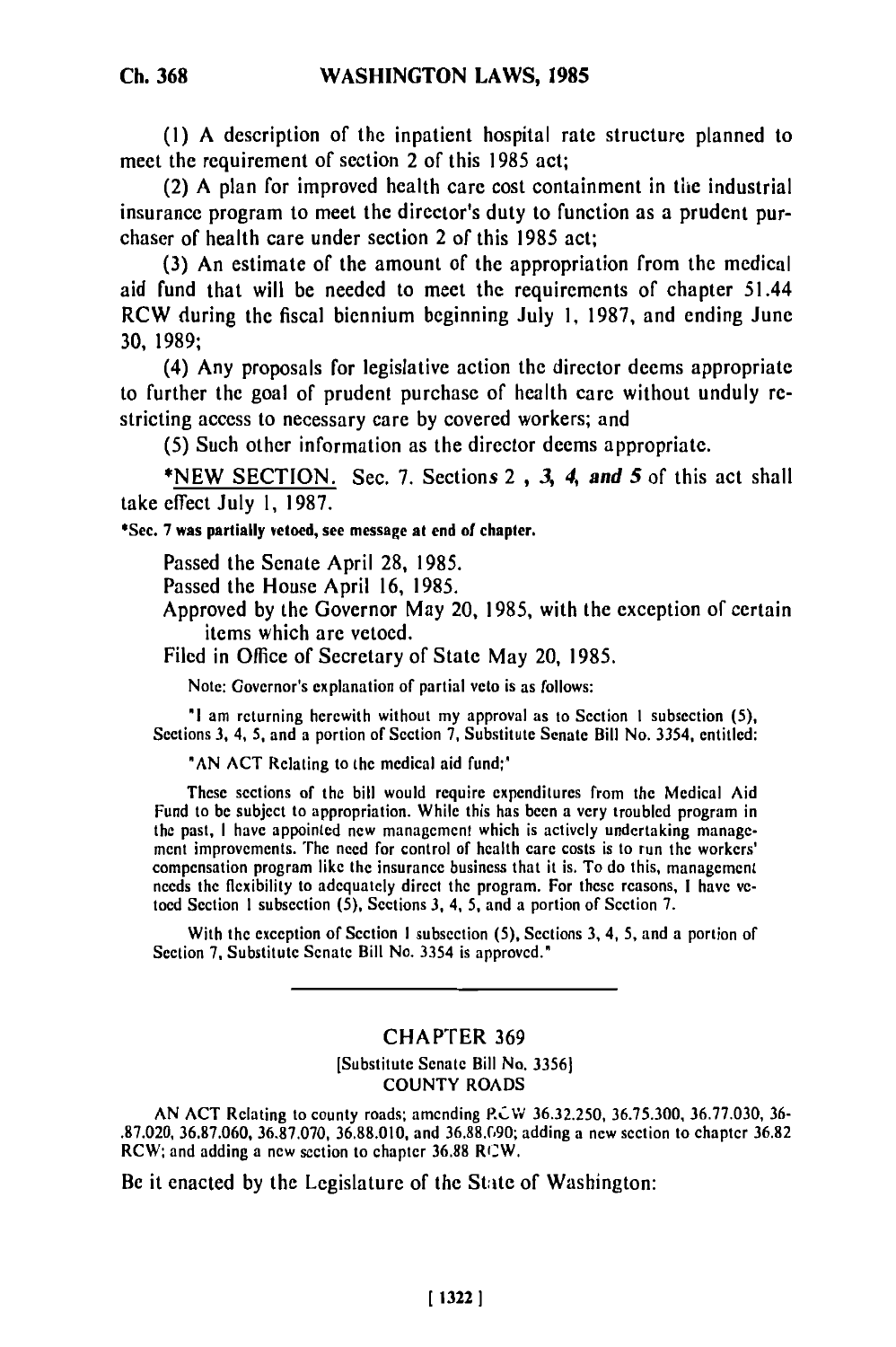Sec. I. Section 36.32.250, chapter 4, Laws of 1963 as last amended **by** section 1, chapter 267, Laws of 1977 ex. sess. and RCW 36.32.250 are each amended to read as follows:

No contract, lease, or purchase  $((shath))$  may be entered into by the county legislative authority or by any elected or appointed officer of such county until after bids have been submitted to the county ((legislative **au**thority)) upon specifications therefor. Such specifications shall be in writing and shall be filed with the clerk of the county legislative authority for public inspection, and an advertisement thereof stating the  $((data))$  time and place where bids will be opened, the time after which bids will not be received, the character of the work to be done, or material, equipment, or service to be purchased, and that specifications therefor may be seen at the office of the clerk of the county legislative authority, shall be published in the county official newspaper: PROVIDED, That advertisements for public works contracts for construction, alteration, repair, or improvement of public facilities shall be additionally published in a legal newspaper of general circulation in or as near as possible to that part of the county in which such work is to be done: AND PROVIDED FURTHER, That if the county official newspaper is a newspaper of general circulation covering at least forty percent of the residences in that part of the county in which such public works are to be done publication of an advertisement of the applicable specifications in the county official newspaper only shall be sufficient. Such advertisements shall be published at least once in each week for two consecutive weeks prior to the last date upon which bids will be received and as many additional publications as shall be determined by the county legislative authority. The bids shall be in writing, shall be filed with the clerk, shall be opened and read in public at ((a meeting of the county legislative authority on the date)) the time and place named therefor in said advertisements, and after being opened, shall be filed for public inspection. No bid  $((shall))$  may be considered for public work unless it is accompanied by a bid deposit in the form of a surety bond, postal money order, cash, cashier's check, or certified check in an amount equal to five percent of the amount of the bid proposed. The contract for the public work, lease, or purchase shall be awarded to the lowest responsible bidder $((,))$ , taking into consideration the quality of the articles or equipment to be purchased or leased. Any or all bids may be rejected for good cause. The county legislative authority shall require from the successful bidder for such public work a contractor's bond in the amount and with the conditions imposed by law. ((Should)) If the bidder to whom the contract is awarded fails to enter into the contract and furnish the contractor's bond as required within ten days after notice of the award, exclusive of the day of notice, the amount of the bid deposit shall be forfeited to the county and the contract awarded to the next lowest and best bidder. The bid deposit of all unsuccessful bidders shall be returned after the contract is awarded and the required contractor's bond given by the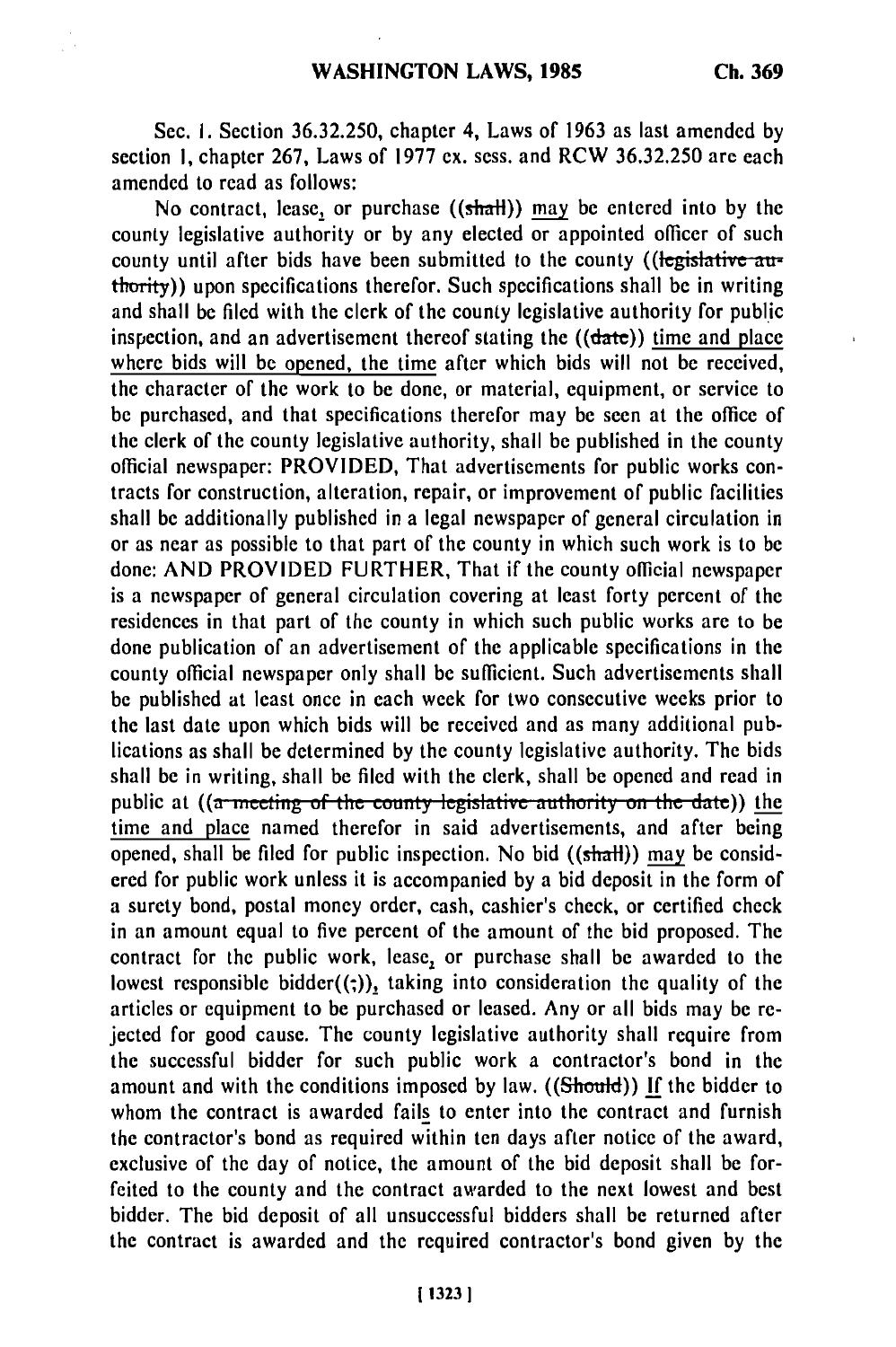successful bidder is accepted by the county legislative authority. In the letting of any contract, lease, or purchase involving less than three thousand five hundred dollars, advertisement and competitive bidding may be dispensed with on order of the county legislative authority. Notice of intention to let contracts or to enter into lease agreements involving amounts exceeding one thousand dollars but less than three thousand five hundred dollars, shall be posted by the county legislative authority on a bulletin board in its office not less than three days prior to making such lease or contract. For advertisement and competitive bidding to be dispensed with as to purchases between one thousand and three thousand five hundred dollars, the county legislative authority must authorize by resolution a county procedure for securing telephone ( $(\text{and/or})$ ) or written quotations, or both, from enough vendors to assure establishment of a competitive price and for awarding such contracts for purchase of materials, equipment, or services to the lowest responsible bidder. Immediately after the award is made, the bid quotations obtained shall be recorded and open to public inspection and shall be available by telephone inquiry. Wherever possible, supplies shall be purchased in quantities for a period of at least three months, and not to exceed one year. Supplies generally used throughout the various departments shall be standardized insofar as possible, and may be purchased and stored for general use by all of the various departments which shall be charged for the supplies when withdrawn from the purchasing department.

Sec. 2. Section **1,** chapter 45, Laws of 1980 and RCW 36.75.300 are each amended to read as follows:

The legislative authority of each county may by resolution classify and designate portions of the county roads as primitive roads where the designated road portion:

(I) Is not classified as part of the county primary road system, as provided for in RCW 36.86.070;

(2) Has a gravel or earth driving surface; and

**(3)** Has an average annual daily traffic of one hundred or fewer vehicles.

Any road designated as a primitive road shall be marked with signs indicating that it is a primitive road, as provided in the manual of uniform traffic control devices, at all places where the primitive road portion begins or connects with a highway other than another primitive road. No design or signing or maintenance standards or requirements, other than the requirement that warning signs be placed as provided in this section, ((shall be applicable)) apply to primitive roads.

The design of a primitive road, and the location, placing, or failing to place road signs, other than the requirement that warning signs be placed as provided in this section, shall not be considered in any action for damages brought against a county, or against a county employee or county employees, or both, arising from vehicular traffic on the primitive road.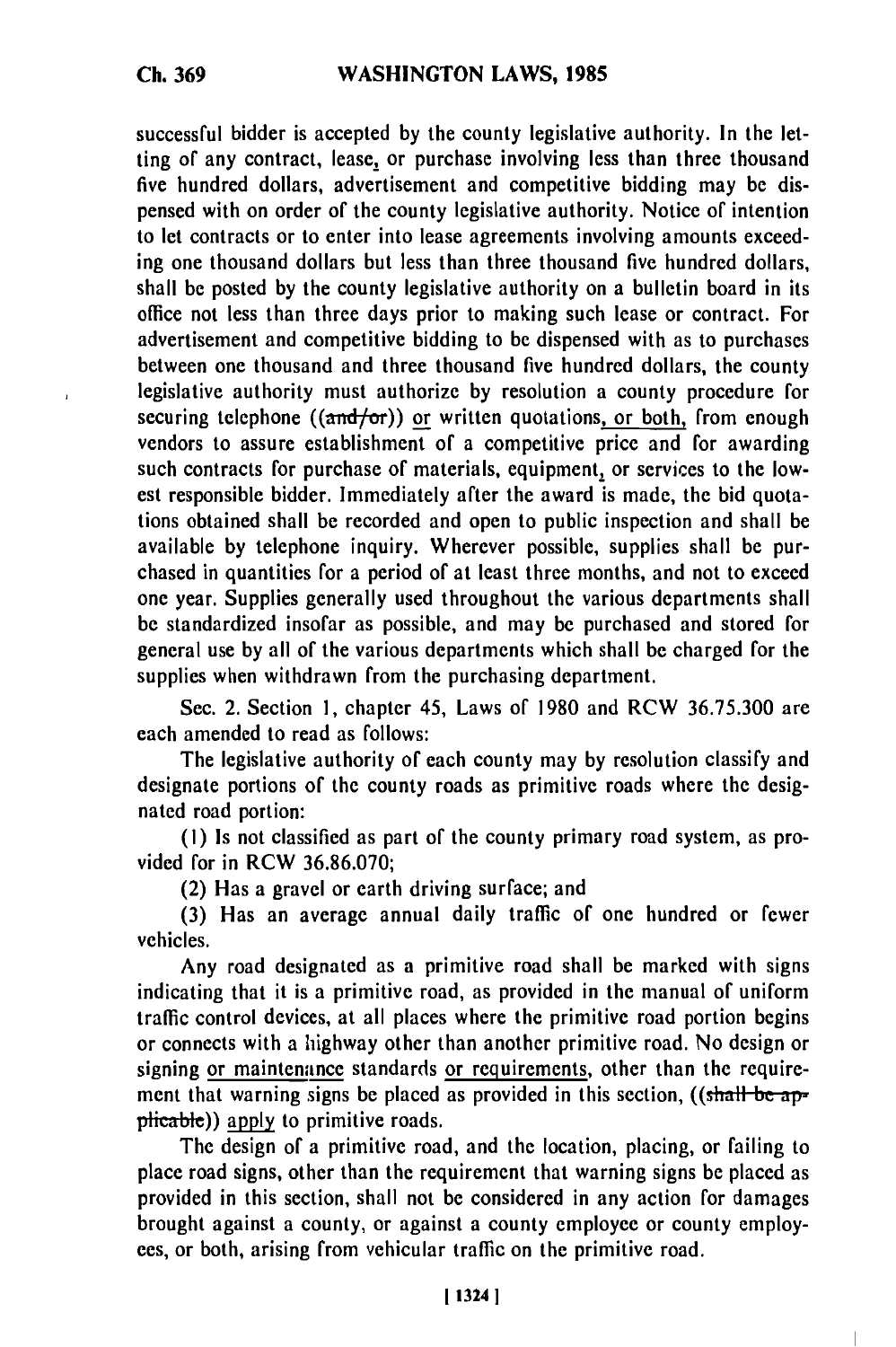Sec. **3.** Section **36.77.030,** chapter 4, Laws of **1963** and RCW **36.77- .030** are each amended to read as follows:

At the time and place fixed in the call for bids ((the board shall pro**ceed to publicly open and read)), such bids as have been submitted((** $\frac{1}{r}$  **in the board room at the county seat)) shall be publicly opened and read. No bid** ((shaH)) **may** be considered unless it is accompanied **by** a bid deposit in the form of a surety bond, cash, cashier's check, or certified check in an amount equal to five percent of the amount of the bid proposed.

Sec. 4. Section **36.87.020,** chapter 4, Laws of **1967,** and RCW **36.87-** .020 are each amended to read as follows:

Ten freeholders residing in the vicinity of any county road or portion thereof may petition the **((board))** county legislative authority to vacate and abandon the same or any portion thereof. The petition must show the land owned **by** each petitioner and set forth that such county road is useless as part of the county road system and that the public will **be** benefited **by** its vacation and abandonment. The **((petition must be accompanied by a bond** in the penal sum of one hundred dollars, payable to the county, executed by **one or more of such petitioners as principal or principals, and two or more** satisfactory sureties, and conditioned that the petitioners will pay into the county road fund of the county the amount of all cost and expenses incurred  $\frac{1}{2}$  in the examination, report, and all proceedings pertaining to such petition to **vacate and abandom**)) legislative authority may (1) require the petitioners to make an appropriate cash deposit or furnish an appropriate bond against which all costs and expenses incurred in the examination, report, and proceedings pertaining to the petition shall be charged; or (2) by ordinance or resolution require the petitioners to pay a fee adequate to cover such costs and expenses.

Sec. 5. Section 36.87.060, chapter 4, Laws of 1963 and RCW 36.87- .060 are each amended to read as follows:

(1) On the day fixed for the hearing, the  $((board))$  county legislative authority shall proceed to consider the report of the engineer, together with any evidence for or objection against such vacation and abandonment. If the county road is found useful as a part of the county road system it shall not be vacated, but if it is not useful and the public will be benefited by the vacation, the  $((\text{board}))$  county legislative authority may vacate the road or any portion thereof. Its decision shall be entered in the minutes of the hearing.

(2) As an alternative, the county legislative authority may appoint a hearing officer to conduct a public hearing to consider the report of the engineer and to take testimony and evidence relating to the proposed vacation. Following the hearing, the hearing officer shall prepare a record of the proceedings and a recommendation to the county legislative authority concerning the proposed vacation. Their decision shall be made at a regular or special public meeting of the county legislative authority.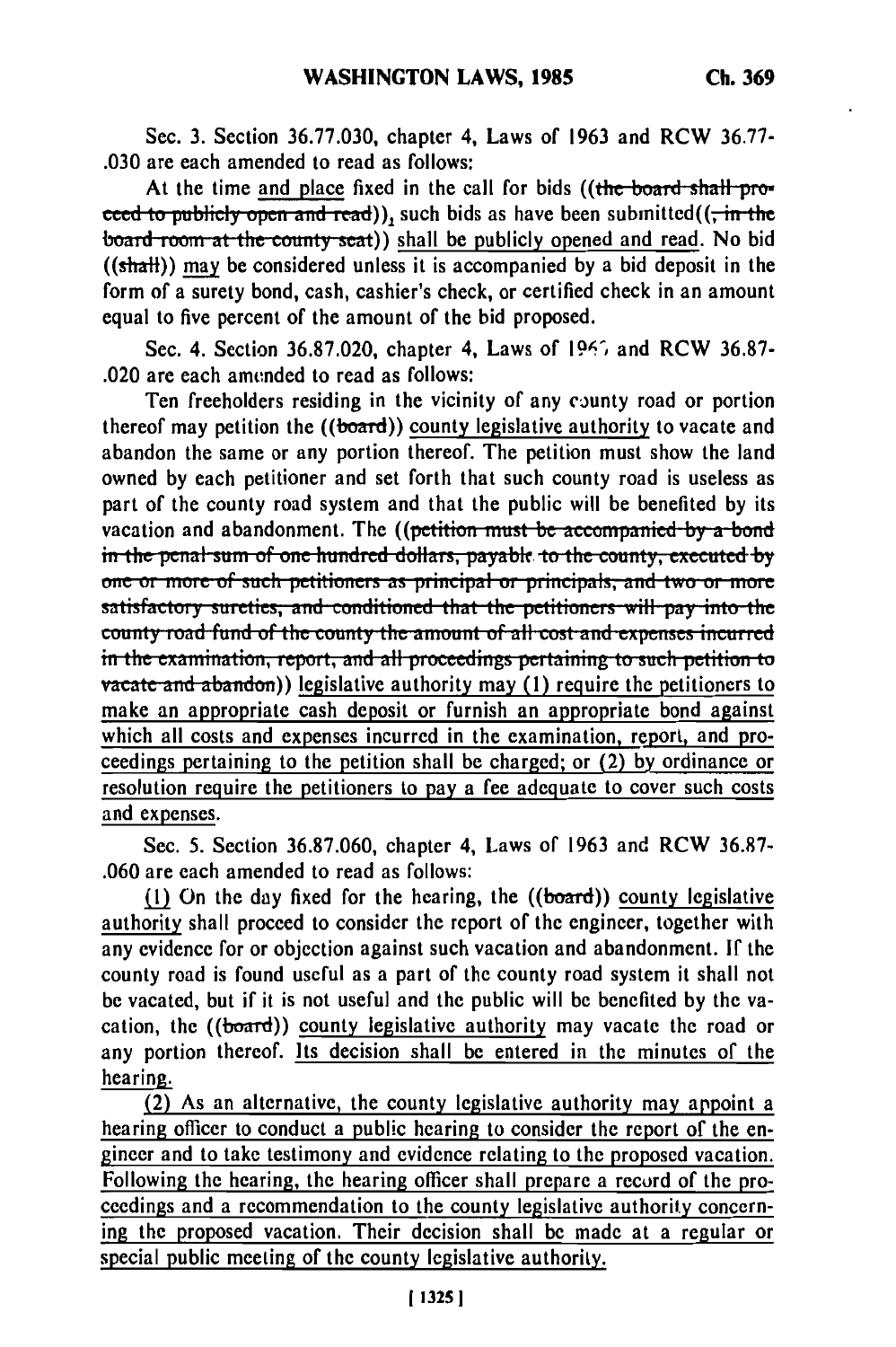Sec. **6.** Section 36.87.070, chapter 4, Laws of 1963 and RCW **36.87-** .070 are each amended to read as follows:

If the ((board determines to vacate the road)) county legislative authority has required the petitioners to make a cash deposit or furnish a bond, upon completion of the hearing, it shall certify all costs and expenses incurred in the proceedings to the county treasurer and ((upon payment of the certified costs and expenses by the principal or principals or sureties upon the bond the board shall declare the road, or portion thereof, vacated and enter its declaration in its minutes)), regardless of its final decision, the county legislative authority shall recover all such costs and expenses from the bond or cash deposit and release any balance to the petitioners.

Sec. 7. Section 36.88.010, chapter 4, Laws of 1963 as last amended by section **1,** chapter 60, Laws of 1965 and RCW 36.88.010 are each amended to read as follows:

All counties **((shaft))** have the power to create county road improvement districts for the acquisition of rights of way and improvement of county roads, existing private roads that will become county roads as a result of this improvement district process and, with the approval of the state department of transportation, state highways; for the construction or improvement of necessary drainage facilities, bulkheads, retaining walls, and other appurtenances therefor, bridges, culverts, sidewalks, curbs and gutters, escalators, or moving sidewalks; and for the draining or filling of drainage potholes or swamps( $(\overline{;} \overline{and} \overline{•} \overline{a} \overline{d})$ ). Such counties ( $(\overline{sh} \overline{a} \overline{d})$ ) have the power to levy and collect special assessments against the real property specially benefited thereby for the purpose of paying the whole or any part of the cost of such acquisition of rights of way, construction, or improvement.

Sec. 8. Section 36.88.090, chapter 4, Laws of 1963 as amended by section 1, chapter 62, Laws of 1972 ex. sess. and RCW 36.88.090 are each amended to read as follows:

Whenever the assessment roll for any county road improvement district ((shall have)) has been prepared, such roll shall be filed with the clerk of the ((board)) county legislative authority. The **((board))** county legislative authority shall thereupon **by** resolution set the date for hearing upon such roll before ((the)) a board of equalization and direct the clerk to give notice of such hearing and the time and place thereof.

Such notice shall specify such time and place of hearing on such roll and shall notify all persons who may desire to object thereto to make such objection in writing and to file the same with  $((such))$  the clerk of the county legislative authority at or prior to the date fixed for such hearing; and that at the time and place fixed and at such other times as the hearing may be continued to, the ((board)) county legislative authority will sit as a board of equalization for the purpose of considering such roll and at such hearing will consider such objections made thereto, or any part thereof, and will correct, revise, raise, lower, change, or modify such roll or any part

 $\overline{1}$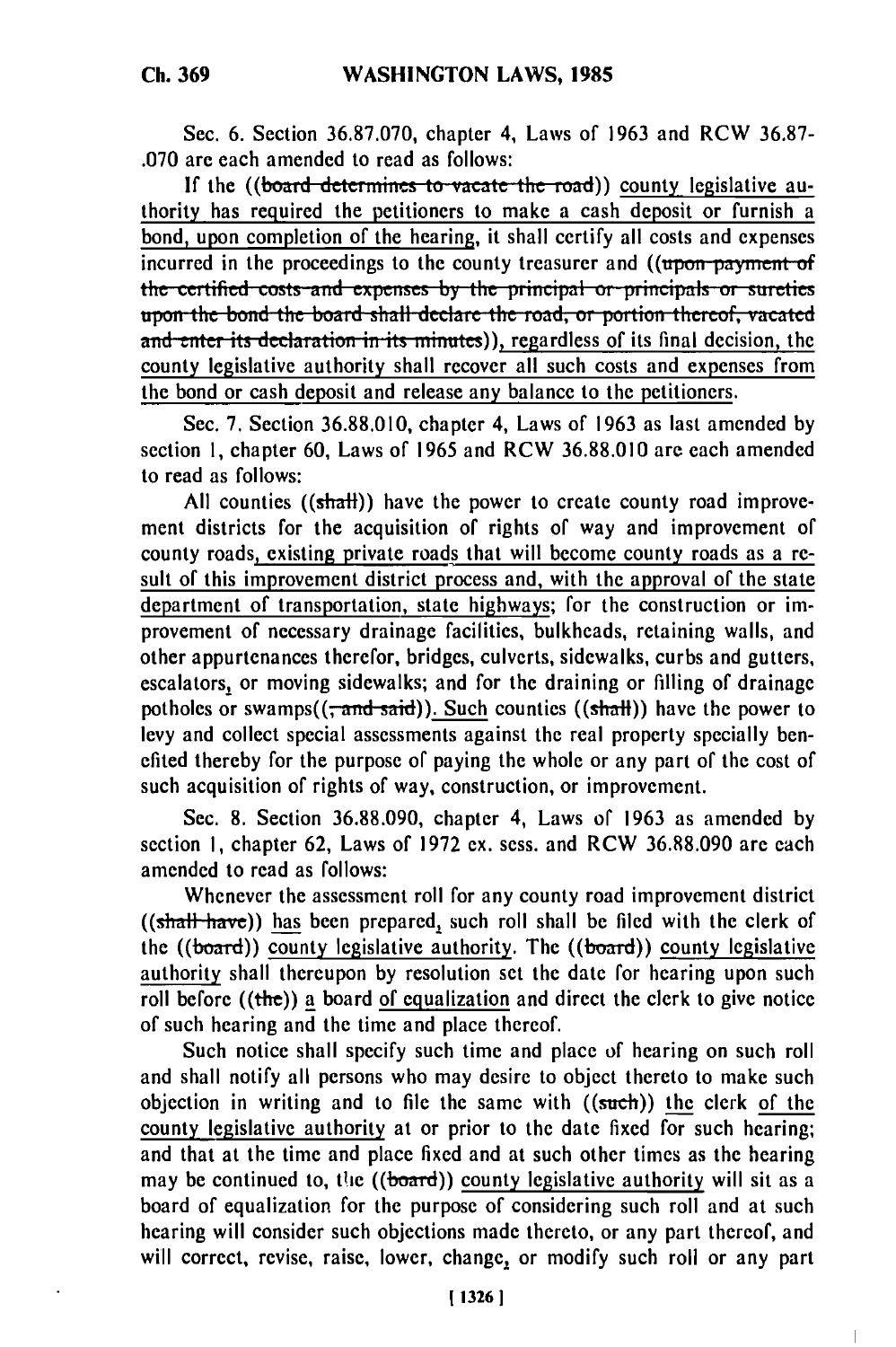thereof, or set aside such roll in order that such assessment be made de novo as to such body shall appear just and equitable and then proceed to confirm the same **by** resolution.

Notice of the time and place of hearing under such assessment roll shall be given to the owner or reputed owner of the property whose name appears thereon, **by** mailing a notice thereof at least fifteen days before the date fixed for the hearing to such owner or reputed owner at the address of such owner as shown on the tax rolls of the county treasurer; and in addition thereto such notice shall be published at least two times in a newspaper of general circulation in the county ((if the newspaper is published weekly, but shall be published at least five times in such newspaper if said newspaper is published daily)). At least fifteen days must elapse between the date of  $((\text{last}))$  the first publication  $((\text{theref}))$  of the notice and the date fixed for such hearing( $($ : PROVIDED, That)). However, mosquito control districts ((shall)) are only ((be)) required to give notice by publication. ((The time and place of hearing under such assessment roll shall be published in<br>two consecutive issues of a newspaper of general circulation in the county if the newspaper is published weekly, but shall be published in at least five consecutive issues of such newspaper if said newspaper is published daily At least fifteen days must elapse between the date of last publication thereof and the date fixed for such hearing.))

The board of equalization, at the time fixed for hearing objections to the confirmation of  $((said))$  the roll, or at such time or times as  $((said))$  the hearing may be adjourned to, ((shall have)) has power to correct, revise, raise, lower, change, or modify  $((such))$  the roll or any part thereof, and to set aside  $((such))$  the roll in order that  $((such))$  the assessment be made de novo as to the board  $((sh\text{all}))$  appears equitable and just, and then shall confirm the same by resolution. All objections shall be in writing and filed with the board and shall state clearly the grounds objected to, and objections not made within the time and in the manner ((herein)) described in this section shall be conclusively presumed to have been waived.

Whenever any such roll  $((shall-be))$  is amended so as to raise any assessments appearing thereon, or to include property subject to assessment which has been omitted from the assessment roll for any reason, a new hearing, and a new notice of hearing upon such roll, as amended, shall be given as in the case of an original hearing  $((\text{and}))$ . At the conclusion of such hearing the board may confirm the same or any portion thereof by resolution and certify the same to the treasurer for collection. Whenever any property ((shall have)) has been entered originally on such roll, and the assessment upon such property shall not be raised, no objections ((thereto shall)) to it may be considered by the board or by any court on appeal, unless such objections  $((be))$  are made in writing at or prior to the date fixed for the original hearing upon such roll.